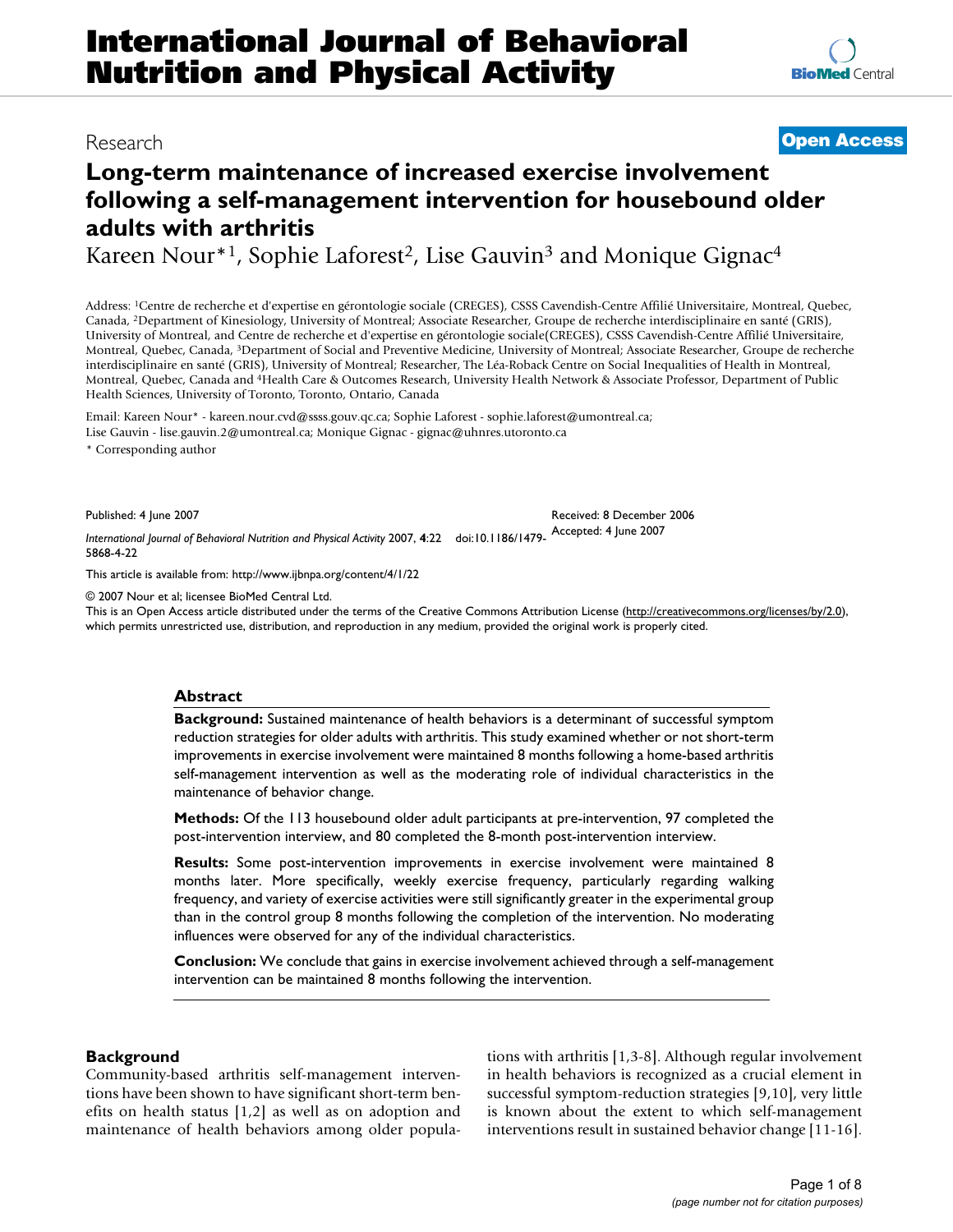The present follow-up study examined whether or not short-term gains after a home-based self-management arthritis intervention called *I'm Taking Charge of My Arthritis!* [17] were maintained 8 months later. A previous study examining short-term behavior changes following the intervention through a randomized controlled trial (RCT) showed that homebound older adults participants increased frequency of exercise involvement (walking and stretching exercises) as well as variety of exercises [18]. The current follow up study also explored the potential moderating role of participants' socio-demographic [19-21],. psychological [22-25]., and physical characteristics [26] on maintenance of behavior change [27]. This second aim is of particular relevance because examination of the short-term impact of the intervention showed that participants with lower income had smaller intervention gains than more affluent individuals, and those with depression experienced no gains, in contrast to non-depressed participants who showed improvements [18].

The few studies having examined long-term maintenance of intervention effects show mixed results [11-15]. For example, Fries *et al*. [15] showed limited or no long-term maintenance of exercise frequency. Barlow *et al* [14] observed that individuals with arthritis who participated in a community-based self-management intervention successfully maintained changes in communication with physician, use of strategies of distraction and visualization, performance of relaxation and flexibility exercises at 4 and 12 months post-intervention. Conversely, Lindroth *et al*[12] found that among rheumatoid arthritis (RA) participants, frequency of practice was not maintained either at 12 months post-intervention or 5 years later [13]. Finally, the only study evaluating maintenance of changes from a home-based arthritis intervention showed that improvements in frequency of walking and level of household and self-care activities were maintained [16] for RA participants at 12 and 52 weeks post-intervention.

### **Methods**

Details of the methods and selection of participants have been reported elsewhere [18] but are summarized briefly below.

#### *Procedures*

Eight trained interviewers administered questionnaires to participants in their homes. They were blind to group allocation and to the intervention's specific objectives. Interviews were used to measure all variables and lasted about two hours. Interviews were conducted upon recruitment (baseline), 8 weeks later prior to randomization (preintervention), upon completion of the intervention (postintervention-1) and 8 month post-intervention (postintervention-2). In most cases (75%), the same interviewer performed all four interviews with participants.

The ethics committee of the CSSS Cavendish approved the study and participants signed an informed consent form prior to involvement.

#### *Participants and design*

One hundred and twenty five older housebound adults living with osteoarthritis or rheumatoid arthritis composed the initial sample. Between baseline and pre-intervention measurements, 12 participants dropped out. From the 113 remaining participants, 65 were randomly assigned to an experimental and 48 to a one-year wait list control group. Due to dropout, 97 completed the postintervention-1 measures (experimental,  $n = 58$ ; wait list control,  $n = 39$ ) and 80 completed the post-intervention-2 measures (experimental,  $n = 50$ ; wait list control,  $n =$ 30). Persons dropping-out between the pre-intervention and post-intervention-1 measure  $(n = 16)$  reported fewer everyday coping behaviors and higher depression levels than those who persisted. The 17 participants who dropped out between the two post-intervention measures reported less variety in their exercises in comparison to those who persisted in the study. Reasons for dropping out from post-intervention-1 to post-intervention-2 were related to health related problems (e. g., needed hospitalization, deterioration of health status) or to housing (e.g., moving to a seniors residence). To our knowledge, only one participant dropped out due to study burden. Finally, no statistically significant differences in sociodemographic variables were observed between the initial sample of 113 participants and the 80 participants persisting in the study (results not shown).

#### *Intervention*

Participants in the experimental group participated in an intervention called *I'm Taking Charge of my Arthritis !* [17,28]. This intervention consisted of six sessions of onehour done in the participant's home by a trained health care practitioner. Each visit included a review of the previous visit, an exploration of a new topic, and the formulation of a new personal contract. A variety of procedures was used to ensure practitioner reliability in intervention implementation [see [18]].

#### *Post-intervention follow-up*

Following the intervention, a subset of the experimental group (n = 29) received social reinforcement through bimonthly support telephone calls for a period of 6 months whereas the remaining experimental participants  $(n = 39)$ did not receive this support. Preliminary analyses indicated that this reinforcement did not have a significant impact on the health and the health behaviors of participants. Therefore, both groups were merged into one experimental group for examination of the effects of the intervention on maintenance. No visits from the interviewer or the interventionists were conducted either in the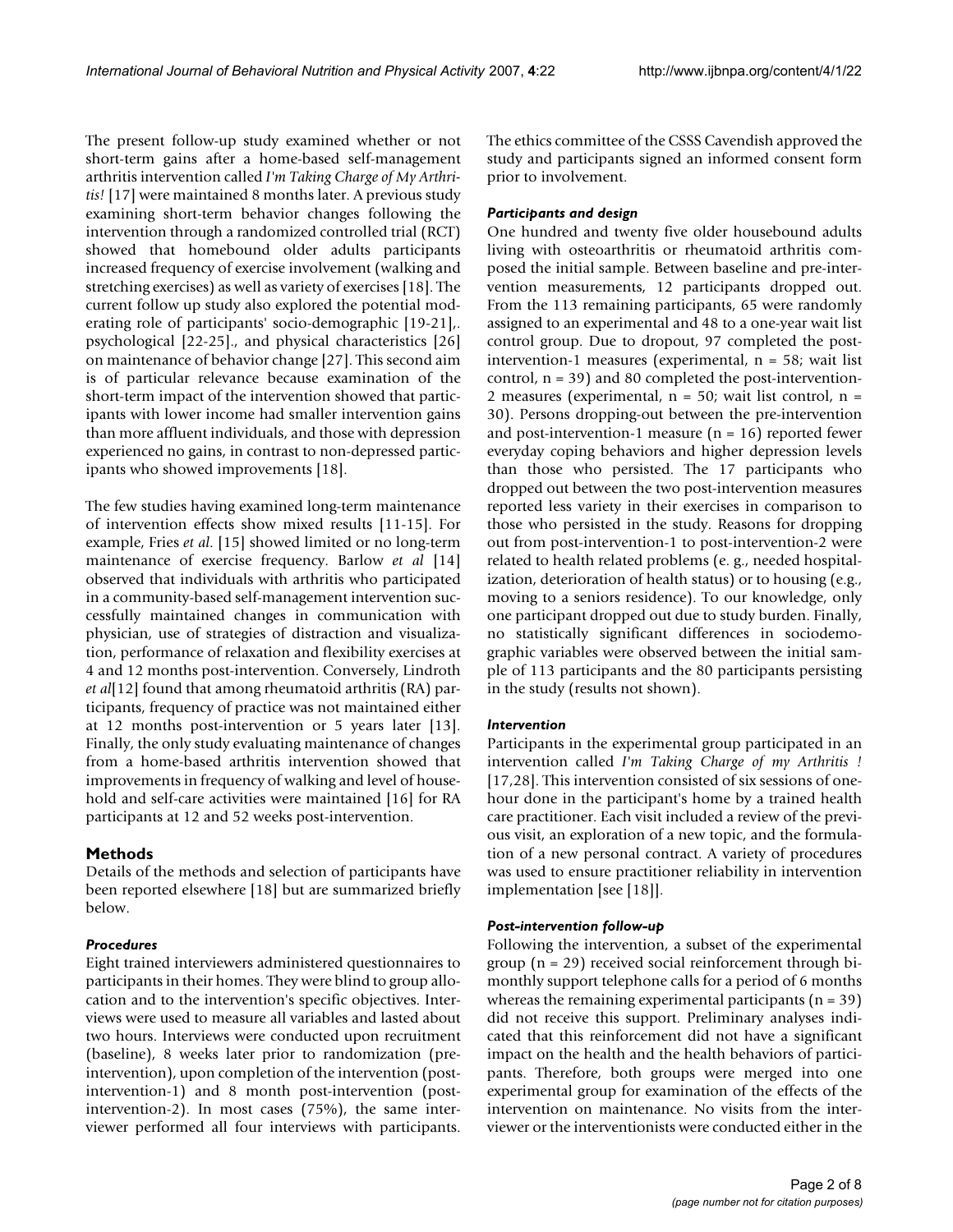experimental or control groups. Moreover, no phone calls from the research team to participants were made during this period. Therefore, no actual observations were made and no data were collected in regard to the health or the health behaviors of participants.

#### *Variables and measures*

For the current study, only those outcome variables that showed significant changes immediately following the intervention [18] were examined, namely frequency and variety of exercise involvement. Conceptually this choice is appropriate because the focus of the current study is on maintenance of change rendering examination of variables not showing change incongruous. Empirically, preliminary analyses showed that those variables not influenced by the intervention between baseline and postintervention-1 remained unchanged 8 months later (at post-intervention-2) (results not shown). Data on sociodemographic characteristics were collected at baseline and information on physical and psychological characteristics was collected at pre-intervention. Data on exercise involvement were recorded at all four measurement times.

#### *Outcomes variables*

Exercise was categorized into three broad types of activity: walking, stretching, and strengthening. Participants were asked to estimate the number of times per week they performed each activity (from 0 to 7 times/week). A composite of the total weekly occurrence of exercise was calculated by adding the weekly frequencies of the 3 types of activities. Scores could range from 0 to 21 (sum of the 3 activities for 7 days). An index of the variety of activities adopted was computed by dividing the number of exercise activities reported for each type of exercise by the total number of exercises possible and then multiplied by 100 (score varying from 0% to 100%).

### *Confounding variables*

Perceived socioeconomic status [29,30], level of education, age, living situation, and gender were self-reported. Type of arthritis was recorded by the case manager. A composite physical factor (from -1 to +1) was created through a factor score resulting from factor analysis of various scales that evaluated pain intensity, fatigue,(0–100 VAS)[13] limitations and stiffness (0–5 WOMAC)[31]. Those scales were used in various study on with arthritis individuals [6,32-34]. Higher scores on the factor reflected greater disability. Finally, a composite psychological factor was created through a factor score resulting from another factor analysis of measures of optimism (1– 5 scale) [35], mastery (1–5 scale)[36], and self-efficacy (0–100 SES)[37]. Higher scores on the psychological factor reflected greater psychological health. Depression was evaluated by the CES-D [38]. Participants were dichotomized into depressed (mean scores of 16 or above out of 60) and not depressed.

#### *Statistical analyses*

We applied multilevel modeling techniques to overcome the challenges presented by the data set (e.g., different initial and final sample sizes) and the advantages related to theses techniques (e.g., inclusion of data from all participants collected at any time). The goals of the data analysis were to determine if the intervention resulted in a longterm maintenance of (a) the weekly frequency of exercise (strengthening, stretching, and walking) activities and (b) the variety of exercises, despite controlling for potential confounding effects. A secondary aim consisted of exploring whether or not there were any moderating influences of individual characteristics.

Analyses were performed with SPSS (version 10) and HLM 5.04 (Hierarchical Linear Modeling, Scientific Software International, Chicago, IL). A first set of analyses included parameters operationalizing time and group membership in order to explore whether or not there were changes across time and as a function of group membership. Second and third sets of analyses were performed by adding possible confounding variables to the models in order to examine whether or not intervention effects were maintained despite controlling for possible confounders. For moderating effects, interaction terms between group membership and depression or socioeconomic status were created and entered into the model both with and without control for confounding variables. Significant interactions were plotted to allow for interpretation.

### **Results**

Of the 113 participants ( $M = 77.7$  years, SD = 10.3) at preintervention, 90% were women, with less than 9 years of education (47%). About 71% lived alone. Sixty-three percent of participants had been diagnosed with OA and 83% reported that they were financially comfortable. Participants who completed the post-intervention-2 measurement ( $n = 80$ ) were, on the whole, similar to participants who had been randomized at pre-intervention  $(n = 113)$ . They were aged 76.6 years olds  $(SD = 11.0)$ , 89% were women and 74% lived alone. All participants' characteristics at pre-intervention are presented in Table 1. A more exhaustive descriptive profile of the sample is available elsewhere [8,39].

Table 2 shows the observed values and relative increases in outcome measures for experimental and control groups at different times. Results of the multilevel modeling analyses are described below and appear in Table 3.

In terms of the first objective, namely to examine whether or not short-term gains after a self management arthritis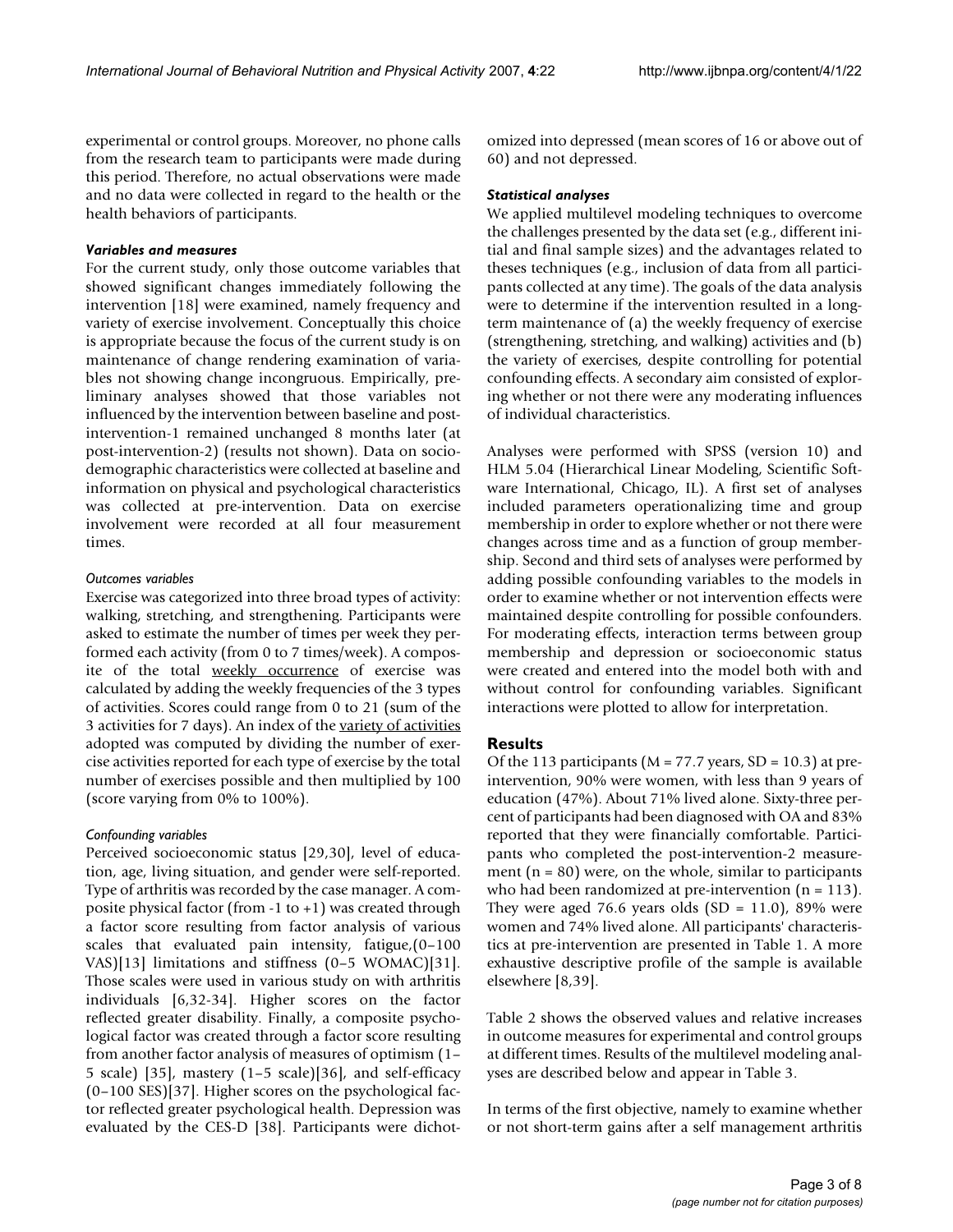|                                               | Pre-intervention participants | Post-intervention participants | Post-intervention2 participants |  |  |  |
|-----------------------------------------------|-------------------------------|--------------------------------|---------------------------------|--|--|--|
|                                               | $N = 113 M(SD)$ or %          | $N = 97 M(SD)$ or %            | $N = 80$ M(SD) or %             |  |  |  |
| Age (years)                                   | 77.70 (10.31)                 | 77.27 (10.67)                  | 76.61 (10.99)                   |  |  |  |
| Women (%)                                     | 90.3                          | 90.7                           | 88.8                            |  |  |  |
| Poor/very poor self-reported economic statues | 18.6                          | 17.5                           | 17.5                            |  |  |  |
| Education (years)                             | 9.33(4.11)                    | 9.21(4.04)                     | 9.32(3.81)                      |  |  |  |
| Living alone (%)                              | 70.8                          | 71.I                           | 73.8                            |  |  |  |
| Osteoarthritis                                | 62.8                          | 62.9                           | 63.8                            |  |  |  |
| No depression $($ > 16 on 60)                 | 41.4                          | 42.7                           | 42.3                            |  |  |  |

**Table 1: Demographic characteristics of participants.**

intervention were maintained at 8 months, results showed that the weekly occurrence of exercise was maintained 8 months after completion of the intervention (p = .05) even though data show a decrease in exercise involvement across time for experimental group participants. That is, experimental participants decreased their mean weekly occurrence of exercise from 10.02 times per week immediately following the intervention to 7.04 times per week at 8-months after the intervention while control participants' frequency of involvement in exercise changed from 5.64 times per week to 6.17 times per week. Nevertheless, multilevel modeling analyses showed that the decrease in the experimental group was not large enough to obviate between-group differences, suggesting the maintenance of effects ( $p = .05$ ) after the end of the program.

The variety of exercises were maintained 8 months after completion of the intervention ( $p = .05$ ). Although experimental participants decreased slightly their mean variety of exercises from 63% immediately following the intervention to 60% at 8-months post-intervention, control participants' increased their variety of exercises from 41% to 43%. Multilevel modeling analyses showed that the variety of exercises was maintained across time  $(p = .01)$ .

Analyses of the three types of exercises showed that the weekly frequency of walking activity was maintained ( $p =$ 

.05), but that the frequency of stretching exercises was not  $(p = .50)$ . In fact, the mean walking frequency of experimental participants increased in the 8 month period from 2.57 times per week to 2.76 times per week while the frequency of walking of control group participants increased from 1.72 times per week to 1.93 times per week. Multilevel modeling analyses indicated that walking frequency was maintained across time and that differences between the groups were still statistically significant  $(p = .01)$ . However, during the same period, there was a significant decrease in experimental participants' frequency of stretching exercises from 4.57 times per week to 2.80 times per week. As a result, frequency of stretching exercises was not maintained ( $p = .50$ ). The weekly frequency of strengthening exercises, which did not change immediately following the intervention, remained unchanged in long term ( $p = .51$ ). These findings were not altered after controlling for confounding variables.

In terms of the second goal, namely to explore the potential moderating role of participants' sociodemographic, psychological., and physical characteristics on maintenance of behaviour change, no significant results were obtained as none of the interaction terms achieved statistical significance. The findings suggest the absence of any moderating influences of age, gender, education, living arrangements, physical symptoms and disability, and psy-

| Measurement time                     |     | <b>Baseline</b> |         |      | Pre-<br>intervention |       | Post-<br>intervention-1 |      | Post-<br>intervention-2 | % increase (post2-post1/post1) |         |
|--------------------------------------|-----|-----------------|---------|------|----------------------|-------|-------------------------|------|-------------------------|--------------------------------|---------|
| Outcome variables<br>Group           | Max | Exp.            | Control | Exp. | Control              | Exp.  | Control                 | Exp. | Control                 | Exp.                           | Control |
| Variety of exercises                 | 100 | 47              | 49      | 47   | 38                   | 63    | 41                      | 60   | 43                      | $-4.76$                        | 4.87    |
| Occurrence of exercises (times/week) | 21  | 7.35            | 7.12    | 6.48 | 4.79                 | 10.02 | 5.64                    | 7.04 | 6.17                    | $-29.74$                       | 9.40    |
| - stretching (times/week)            |     | 2.85            | 2.73    | 2.56 | 2.06                 | 4.57  | 2.30                    | 2.80 | 3.03                    | $-38.73$                       | 31.74   |
| - walking (times/week)               |     | 2.26            | 2.83    | 2.04 | l.77                 | 2.57  | l.72                    | 2.76 | 1.93                    | 7.40                           | 12.21   |
| - strengthening (time/week)          |     | 2.25            | I.56    | 1.87 | .96                  | 2.88  | I.61                    | l.48 | I.90                    | $-48.61$                       | 18.01   |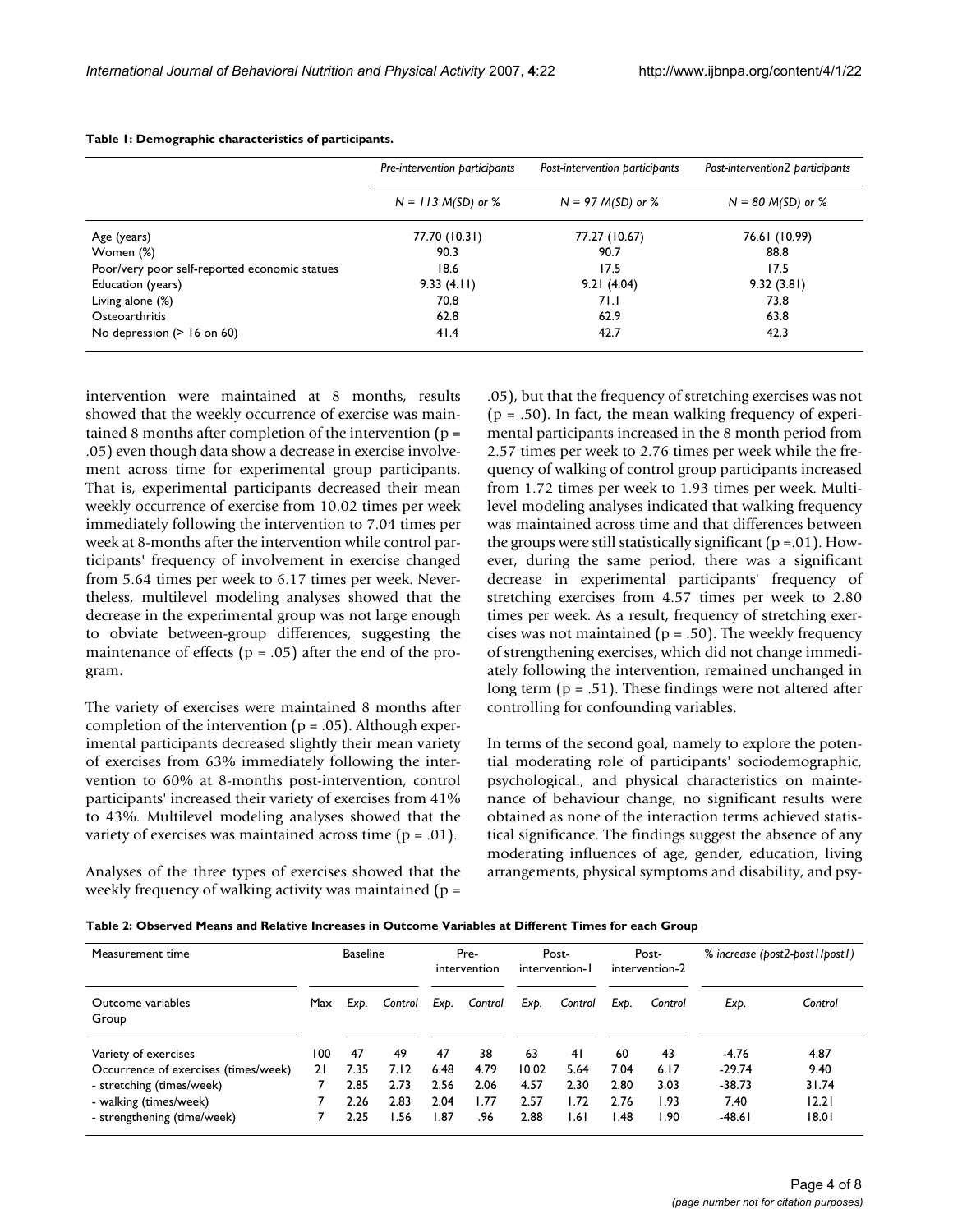|                                     |           | <b>Baseline</b> |         |      | Pre-intervention |         |      | Post-intervention I |         |      |     | Post-intervention 2 |         |      |       |
|-------------------------------------|-----------|-----------------|---------|------|------------------|---------|------|---------------------|---------|------|-----|---------------------|---------|------|-------|
| <b>Within-Subject Fixed Effects</b> |           | $\gamma_{ii}$   | Coeff.  | SE   | $\gamma_{ii}$    | Coeff.  | SE   | $\gamma_{ii}$       | Coeff.  | SE   | Þ   | $\gamma_{ii}$       | Coeff.  | SE   | $b^a$ |
| Variety of exercises                | Intercept | $\gamma_{00}$   | .51     | .04  | $\gamma_{10}$    | -. 14   | .05  | $\gamma_{20}$       | $-10$   | .05  | .08 | $\gamma_{30}$       | $-.10$  | .05  | .12   |
|                                     | Group     | $\gamma_{01}$   | $-.03$  | .06  | $\gamma_{11}$    | . 13    | .06  | $\gamma_{21}$       | .24     | .06  | .00 | $\gamma_{31}$       | .22     | .07  | .00   |
| Occurrence of exercise              | Intercept | $\gamma_{00}$   | 7.78    | .83  | $\gamma_{10}$    | $-3.00$ | .86  | $\gamma_{20}$       | $-2.33$ | 0.92 | .01 | $\gamma_{30}$       | $-2.31$ | 1.02 | .02   |
|                                     | Group     | $\gamma_{01}$   | -.97    | 1.10 | $\gamma_{11}$    | 2.40    | 1.13 | $\gamma_{21}$       | 5.23    | I.I9 | .00 | $\gamma_{31}$       | 2.54    | .30  | .05   |
| - stretching                        | Intercept | $\gamma_{00}$   | 3.12    | .38  | $\gamma_{10}$    | $-1.06$ | .42  | $\gamma_{20}$       | $-87$   | .45  | .06 | $\gamma_{30}$       | $-.45$  | .50  | .37   |
|                                     | Group     | $\gamma_{01}$   | $-.40$  | .50  | $\gamma_{11}$    | .76     | .56  | $\gamma_{21}$       | 2.63    | .59  | .00 | $\gamma_{31}$       | .44     | .64  | .50   |
| - walking                           | Intercept | $\gamma_{00}$   | 2.67    | .36  | $\gamma_{10}$    | $-.90$  | .42  | $\gamma_{20}$       | $-99$   | .45  | .03 | $\gamma_{30}$       | $-1.12$ | .50  | .03   |
|                                     | Group     | $\gamma_{01}$   | -.56    | .48  | $\gamma_{11}$    | .79     | .56  | $\gamma_{21}$       | 1.35    | .59  | .02 | $\gamma_{31}$       | $-1.59$ | .64  | .01   |
| - strengthening                     | Intercept | $\gamma_{00}$   | 2.00    | .36  | $\gamma_{10}$    | $-1.00$ | .39  | $\gamma_{20}$       | $-39$   | ا4.  | .30 | $\gamma_{30}$       | $-.69$  | .46  | 14.   |
|                                     | Group     | $\gamma_{01}$   | $-0.01$ | .47  | $\gamma_{11}$    | 1.09    | ا 5. | $\gamma_{21}$       | .9۱     | .53  | 10. | $\gamma_{31}$       | .39     | .59  | .51   |

**Table 3: Hierarchical Linear Models Analyses Predicting Exercise Change and Maintenance following the Intervention**

Statistical significance of coefficient  $\gamma_{31}$  is indicative of maintenance effects using the following model:

Level 1 model: Outcome =  $\beta_{0i}$  +  $\beta_{1i}X_1$  +  $\beta_{2i}X_2$  +  $\beta_{2i}X_2$  +  $r_{ii}$ 

Level 2 model:  $T_1 \beta_{0j} = \gamma_{00} + \gamma_{01} Gr_1 + u_{0j}$ 

 $T_2$  β<sub>1j</sub>= γ<sub>10</sub> + γ<sub>11</sub> Gr<sub>j</sub>

 $T_3$  β<sub>2j</sub>= γ<sub>20</sub> + γ<sub>21</sub> Gr<sub>j</sub>

 $T_4 \beta_{2i} = \gamma_{30} + \gamma_{31}$  Gr<sub>j</sub>

where i: 1 ....N individuals ; r<sub>ij:</sub> level 1 error term ;  $γ_{ij}$ : coefficients for parameters ; u<sub>oj:</sub> level-2 random effect ; β: coefficient ; Gr: group membership (1 = experimental, 0 = control) ;  $X_1$ : dummy variable (1 = pre-intervention, 0 = otherwise) ;  $X_2$ : dummy variable(1 = post-intervention-1, 0 = otherwise);  $X_3$ : dummy variable(1 = post-intervention-2, 0 = otherwise)

Meaning of Coefficients:

 $\gamma_{00}$  = Predicted value in outcome variable at baseline for participants in control group

 $\gamma_{01}$  Gr<sub>i</sub> = Predicted difference in outcome variable at baseline for participants in experimental group

 $\gamma_{10}$  = Predicted change in outcome variable from baseline to pre-intervention for participants in control group

 $\gamma_{11}$  Gr<sub>i</sub> = Predicted difference in change in outcome variable from baseline to pre-intervention for participants in experimental group

 $\gamma_{20}$  = Predicted change in outcome variable from baseline to post-intervention1 for participants in control group

 $\gamma_{21}$  Gr<sub>i</sub> = Predicted difference in change in outcome variable from baseline to post-intervention-1 for participants in experimental group

 $\gamma_{30}$  = Predicted change in outcome variable from baseline to post-intervention-2 for participants in control

 $\gamma_{31}$  Gr<sub>j</sub> = Predicted difference in change in outcome variable from baseline to post-intervention-2 for participants in experimental group.<br><sup>*a*</sup> significance of the changes that had occurred between post-interventio

chological health. That is, changes were maintained across a diverse range of groups.

#### **Discussion**

This study examined whether or not short-term improvements in exercise involvement were maintained 8 months following a home-based arthritis self-management intervention as well as the moderating role of individual characteristics in the maintenance of behavior change. Results showed that behavior changes observed immediately after the self-management intervention for variety and frequency of exercise were maintained 8 months following completion of the intervention despite apparent decreases in exercise involvement. Furthermore, long-term maintenance was not moderated by individual characteristics. Among the three subtypes of exercises assessed, only changes in walking remained statistically significant with participants reporting walking even more frequently 8 months after the program.

These results are congruent with some studies on maintenance of involvement in exercise after self-management interventions [4,16]. Given the rigorous study design, we propose that maintenance is related directly to the "quality of the content" of the intervention [40-42]. First, participants were strongly encouraged to take daily walks in their homes and immediate surroundings. They were shown, during the intervention, that walking is an "easyto-do" exercise that can be performed anywhere, at any time. This demonstration and the verbal persuasion may have supported participants in their maintenance of exercise. Secondly, participants highly valued "increasing walking frequency or distance" in the personal contracts implemented during the intervention. Given that these contracts stay with participants after the intervention as "reminder" of the importance of staying active, they might have supported their exercise maintenance. Finally, during the intervention, participants received an exercise hand-out with examples of stretching and strengthening exercises. Even though these types of exercises were not maintained across time, this sheet might also been an exercise "reminder" which might have influence exercise maintenance. Together, the hand-out, the encouragement received, and the personal contract may have had a longterm impact on motivating people to stay active, to get out of the home, and even to use resources to exercise.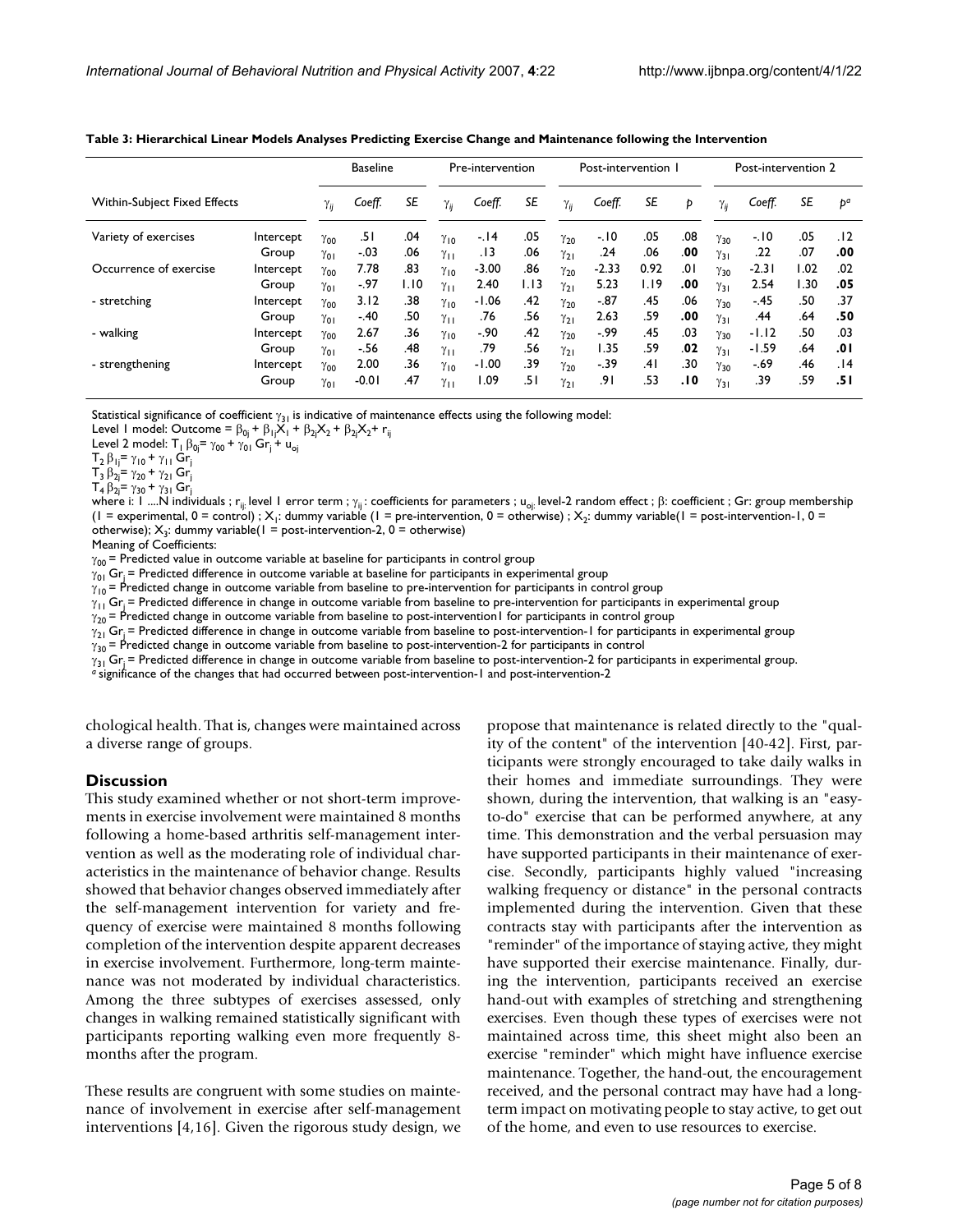However, given that maintenance of intervention changes are usually precarious, other strategies could be implemented. First, even if social reinforcement by interventionists did not have significant impact on exercise maintenance, we propose that such reinforcement should be delivered by the practitioner intervening with participants because interventionists are the ones who know and understand participants and with whom the participant shares a bond of trust. Secondly, new exercise information could be sent periodically to participants in order to strengthen the value of staying physically active as well as to provide a new series of home exercises. Finally, considering the absence of maintenance of stretching and strengthening activities, the new version of the *I'm Taking Charge of My Arthritis!* intervention, now includes additional hand-out exercise sheets. In fact, it is possible that participants became bored with repeating the same six stretching and strengthening activities provided on the exercise hand-out and decided to walk instead because it is easier and more pleasant. These changes may help future participants maintain intervention benefits.

In addition to the previous results, it also interesting to note that even though short-term changes in weekly exercise frequency were moderated by economic status and depression, no individual characteristics played a moderating role in the maintenance process. This finding is in contrast to others studies [41] who highlight functional limitations, comorbid situation, depressives symptoms, gender [43,44], self-efficacy, and perceived behavioral control [45-47] as predictors of maintenance of health behavior. Such results have important implications for setting and timing of intervention. In fact, our long-term results imply that when interventions result in changes, everyone, regardless of their individual characteristics can maintain them.

Despite these findings and interpretations, several limitations of the study should be mentioned. Participants may have demonstrated social desirability bias in responding to interviews and thus reported more exercise than they actually performed. Similarly, other variables not measured in our study (i.e., social support by the family or involvement in other activities) might explain greater maintenance of exercise involvement. Furthermore, limitations to the RCT were discussed elsewhere [18] and included the self-reported measures and the relatively small number of participants. Additional limitations are the long-term follow-up wherein no experimental manipulation was done between post-intervention-1 and postintervention-2, which limits interpretation of the findings. Furthermore, the sample of the current study was composed predominantly of females and thus calls into question its generalizability. However, as other studies have shown [12-15], females are more likely to suffer from arthritis than males (54% versus 37% in Canada for older adults) thus likening the study context to a realworld situation.

Nevertheless, considering the frail and housebound nature of the target population and the large variety of positive impacts exercise can have on their health, the current findings remain encouraging. Moreover, the low to moderate levels of pre-intervention exercise of this population and the significant improvements and some longterm maintenance of exercise behaviors support the notion that providing such interventions on a wider scale could have significant benefits in the management of disability. Interventions at home may facilitate learning and adoption of health behaviors.

To our knowledge, this is the only study conducted entirely on housebound older adults with arthritis for the purpose of evaluating a home-based self-management intervention. Health promotion interventions such as *I'm Taking Charge of My Arthritis!* can support the plight of homebound older adults with arthritis who must deal with arthritis symptoms on a daily basis.

# **Competing interests**

The author(s) declare that they have no competing interests.

# **Authors' contributions**

Kareen Nour and Sophie Laforest conceptualized the research project, participated in the design of the study and wrote the article. Kareen Nour further developed the ideas and the statistical analysis and coordinated the gathering of data. Sophie Laforest, as principal researcher of the project *I'm Taking Charge of My Arthritis!*, undertook the general supervision of the project and actively participated in each step. Lise Gauvin guided the statistical analysis and contributed to the conceptualization and writeup of the manuscript. Monique Gignac made a significant contribution to writing of the article, through a critical review of the intellectual content. All authors read and approved the final manuscript.

# **Acknowledgements**

This research was funded by Canadian Health Institutes of Research Grant #MOP-42547. At the time of writing the manuscript, Kareen Nour held a doctoral fellowship from the *Fonds de la recherche en santé du Québec*, Government of Quebec. We would like to thank the participants, Silvia Straka, Richard Goudreault of the Direction de santé publique de Montréal, collaborating CLSCs, and members of the Advisory Committee for their contributions to this research.

# **References**

1. Barlow JH, Williams B, Wright CC: **[Instilling the strength to fight](http://www.ncbi.nlm.nih.gov/entrez/query.fcgi?cmd=Retrieve&db=PubMed&dopt=Abstract&list_uids=10557523) [the pain and get on with life: learning to become an arthritis](http://www.ncbi.nlm.nih.gov/entrez/query.fcgi?cmd=Retrieve&db=PubMed&dopt=Abstract&list_uids=10557523) [self-manager through an adult education programme.](http://www.ncbi.nlm.nih.gov/entrez/query.fcgi?cmd=Retrieve&db=PubMed&dopt=Abstract&list_uids=10557523)** *Health Education Research* 1999, **14(4):**533-44.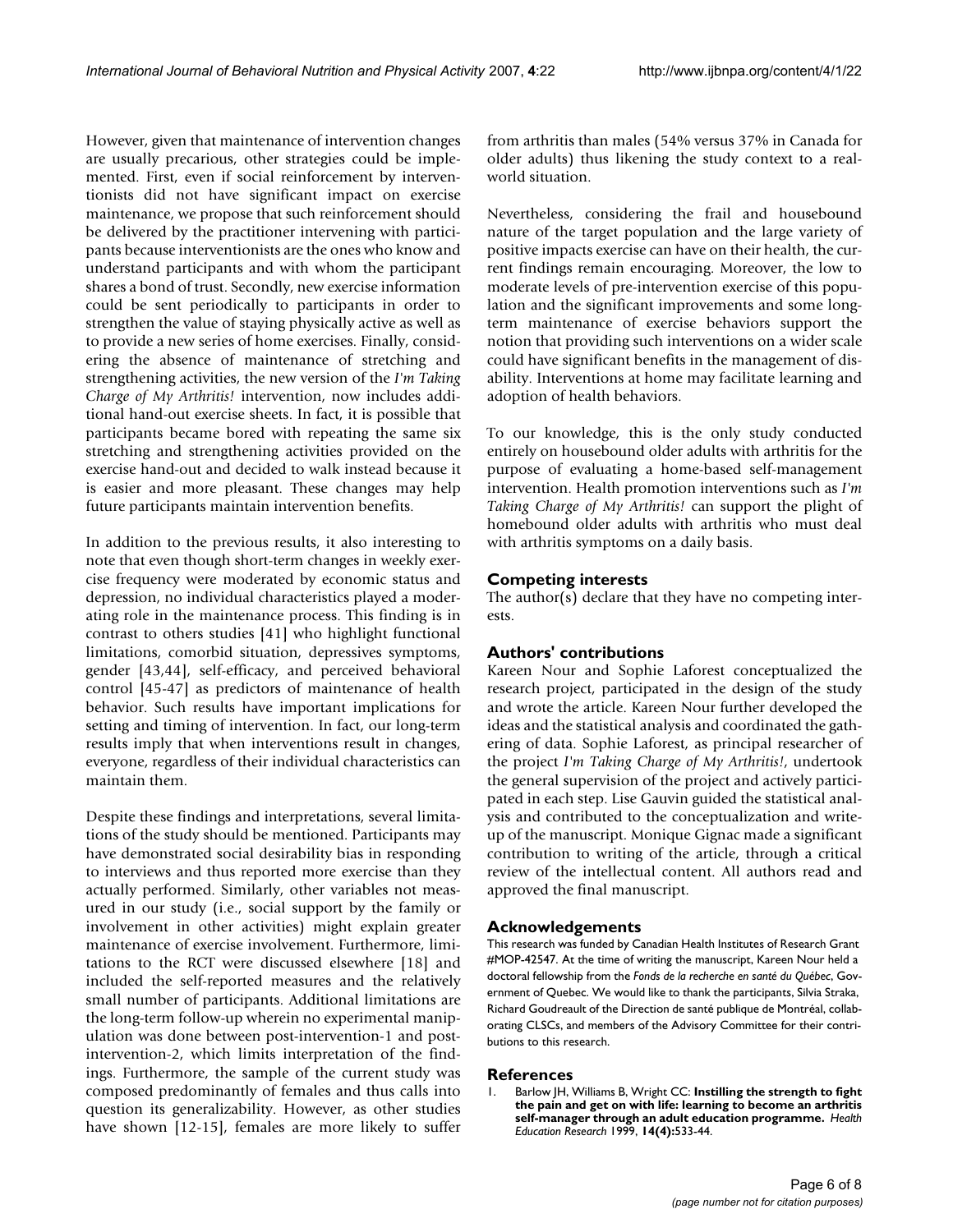- 2. Lorig K, Sobel DS, Stewart AL, *et al.*: **[Evidence suggesting that](http://www.ncbi.nlm.nih.gov/entrez/query.fcgi?cmd=Retrieve&db=PubMed&dopt=Abstract&list_uids=10413387) [chronic disease self-management programme can improve](http://www.ncbi.nlm.nih.gov/entrez/query.fcgi?cmd=Retrieve&db=PubMed&dopt=Abstract&list_uids=10413387) [health status while reducing hospitalization.](http://www.ncbi.nlm.nih.gov/entrez/query.fcgi?cmd=Retrieve&db=PubMed&dopt=Abstract&list_uids=10413387)** *Medical Care* 1999, **37(1):**5-14.
- 3. Goeppinger J, Lorig K: **[Interventions to reduce the impact of](http://www.ncbi.nlm.nih.gov/entrez/query.fcgi?cmd=Retrieve&db=PubMed&dopt=Abstract&list_uids=9262789) [chronic disease: Community-based arthritis patient educa](http://www.ncbi.nlm.nih.gov/entrez/query.fcgi?cmd=Retrieve&db=PubMed&dopt=Abstract&list_uids=9262789)[tion.](http://www.ncbi.nlm.nih.gov/entrez/query.fcgi?cmd=Retrieve&db=PubMed&dopt=Abstract&list_uids=9262789)** *Annual Review of Nursing Research* 1997, **15:**101-22.
- 4. Barlow JH, Turner AP, Wright CC: **[Long-term outcome of an](http://www.ncbi.nlm.nih.gov/entrez/query.fcgi?cmd=Retrieve&db=PubMed&dopt=Abstract&list_uids=9973156) [arthritis self-management programme.](http://www.ncbi.nlm.nih.gov/entrez/query.fcgi?cmd=Retrieve&db=PubMed&dopt=Abstract&list_uids=9973156)** *British Journal of Rheumatology* 1998, **37:**1315-9.
- 5. Goeppinger J, Mcnee C, Anderson K, Boutaugh M, Steward K: **From research to practice: The effects of the jointly sponsored dissemination of an arthritis self-care nursing intervention.** *Applied Nursing Research* 1989, **8(3):**106-13.
- 6. Bell MJ, Lineker SC, Wilkins AL, Goldsmith CH, Badley EM: **[A rand](http://www.ncbi.nlm.nih.gov/entrez/query.fcgi?cmd=Retrieve&db=PubMed&dopt=Abstract&list_uids=9489812)omized controlled trial to evaluate the efficacy of commu[nity bases on physical therapy in the treatment of people](http://www.ncbi.nlm.nih.gov/entrez/query.fcgi?cmd=Retrieve&db=PubMed&dopt=Abstract&list_uids=9489812) [with rheumatoid arthritis.](http://www.ncbi.nlm.nih.gov/entrez/query.fcgi?cmd=Retrieve&db=PubMed&dopt=Abstract&list_uids=9489812)** *Journal of Rheumatology* 1998, **25(2):**231-7.
- 7. Keefe FJ, Caldwell L: **Cognitive behavioral control of arthritis pain.** *Advances in Rheumatology* 1997, **81(1):**277-90.
- 8. Nour K, Laforest S, Gignac M, Gauvin L: **[Appreciating the Predic](http://www.ncbi.nlm.nih.gov/entrez/query.fcgi?cmd=Retrieve&db=PubMed&dopt=Abstract&list_uids=15838826)[ament of Housebound Older Adults with Arthritis.](http://www.ncbi.nlm.nih.gov/entrez/query.fcgi?cmd=Retrieve&db=PubMed&dopt=Abstract&list_uids=15838826)** *Canadian Journal on Aging* 2005, **24(1):**57-70.
- 9. Albright GL, Fischer AA: **Effects of warming imagery aimed at trigger-point sites on tissue compliance, skin temperature, and pain sensitivity in biofeedback-trained patients with chronic pain: A preliminary study.** *Perceptual & Motor Skills* 1990, **71(3):**1163-70.
- 10. Lorig K, Holman H: **[Arthritis self-management studies: A](http://www.ncbi.nlm.nih.gov/entrez/query.fcgi?cmd=Retrieve&db=PubMed&dopt=Abstract&list_uids=8444622) [twelve years review.](http://www.ncbi.nlm.nih.gov/entrez/query.fcgi?cmd=Retrieve&db=PubMed&dopt=Abstract&list_uids=8444622)** *Health Education Quarterly* 1993, **20(1):**17-28.
- 11. Lineker SC, Badley EM, Hughes A, Bell MJ: **[Development of an](http://www.ncbi.nlm.nih.gov/entrez/query.fcgi?cmd=Retrieve&db=PubMed&dopt=Abstract&list_uids=9101496) instrument to measure knowledge in individuals with rheu[matoid arthritis: The ACREU Rheumatoid Arthritis Knowl](http://www.ncbi.nlm.nih.gov/entrez/query.fcgi?cmd=Retrieve&db=PubMed&dopt=Abstract&list_uids=9101496)[edge Questionnaire.](http://www.ncbi.nlm.nih.gov/entrez/query.fcgi?cmd=Retrieve&db=PubMed&dopt=Abstract&list_uids=9101496)** *Journal of Rheumatology* 1997, **24:**647-53.
- 12. Lindroth Y, Brattstöm M, Bellman I, *et al.*: **A problem-based education program for patient with rheumatoid arthritis: Evaluation after three and twelve months.** *Arthritis Care and Research* 1997, **10(5):**325-32.
- 13. Lindroth Y, Bauman A, Brooks P, Priestley D: **[A 5-year follow-up of](http://www.ncbi.nlm.nih.gov/entrez/query.fcgi?cmd=Retrieve&db=PubMed&dopt=Abstract&list_uids=7670785) [a controlled trial of an arthritis education program.](http://www.ncbi.nlm.nih.gov/entrez/query.fcgi?cmd=Retrieve&db=PubMed&dopt=Abstract&list_uids=7670785)** *British Journal of Rheumatology* 1995, **34(4):**647-52.
- 14. Barlow JH, Wright CC: **Knowledge in patients with rheumatoid arthritis: A long term follow-up of a randomizatised controlled study of patients education leaflets.** *British Journal of Rheumatology* 1998, **37:**371-6.
- 15. Fries JF, Carey C, McShane DJ: **Patients education in arthritis: Randomised controlled trail of a mail-delivery program.** *Journal of Rheumatology* 1996, **24:**1378-83.
- 16. Lineker SC, Bell MJ, Wilkins AL, Badley EM: **[Improvements follow](http://www.ncbi.nlm.nih.gov/entrez/query.fcgi?cmd=Retrieve&db=PubMed&dopt=Abstract&list_uids=11196519)ing short term home based physical therapy are maintained [at one year in people with moderate to severe rheumatoid](http://www.ncbi.nlm.nih.gov/entrez/query.fcgi?cmd=Retrieve&db=PubMed&dopt=Abstract&list_uids=11196519) [arthritis.](http://www.ncbi.nlm.nih.gov/entrez/query.fcgi?cmd=Retrieve&db=PubMed&dopt=Abstract&list_uids=11196519)** *Journal of Rheumatology* 2001, **28:**165-8.
- 17. Laforest S, Nour K, Parisien M, *et al.*: **«Mon arthrite, je m'en charge !». Aperçu du développement, de l'implantation et de l'évaluation d'un programme d'autogestion de la douleur chez des personnes âgées arthritiques confinées a la maison.** *Vie et Vieillissement* 2001, **3(3–7):**.
- 18. Nour K, Laforest S, Gauvin L, Gignac M: **Behavior change following a self-management intervention for housebound older adults with arthritis: an experimental study.** *International Journal of Behavioral Nutrition and Physical Activity* 2006:3-12.
- 19. Wade TJ, Cairney J: **The effect of sociodemographics, social stressors, health status and psychosocial resources on ageddepression relationship.** *Canadian Journal of Public Health* 2000, **91(4):**307-12.
- 20. Mackenbach JP, Borsboom GJ, Nusselder WJ, Looman CW, Schrijvers CT: **Determinants of levels and changes of physical functioning in chronically ill persons: results from the GLOBE Study.** *Journal of Epidemiology and Community Health* 2001, **55(9):**631-8.
- 21. Bauman AE, Sallis JF, Dzewaltowski DA, Owen N: **Toward a better understanding of the influences on physical activity: The role of determinants, correlates, causal variables, mediators, moderators, and confounders.** *American Journal of Preventive Medecine* 2002, **23(2 Suppl):**5-14.
- 22. Gignac MAM, Cott CA, Badley EM: **Adaptation to chronic illness and disability and its relationship to perceptions of independence and dependence.** *Journal of Gerontology: Psychological Sciences* 2000, **55B:**362-72.
- 23. Fermia EE, Zarit SH, Johansson B: **Predicting change in activities of daily living: a longitudinal study of the oldest in Sweden.** *Journal of Gerontology B. Psychology Science and Sociology Science* 1997, **52(6):**294-302.
- 24. Baranowski T, Anderson C, Carmack C: **[Mediating variable](http://www.ncbi.nlm.nih.gov/entrez/query.fcgi?cmd=Retrieve&db=PubMed&dopt=Abstract&list_uids=9838973) [framework in physical activity interventions: How are we](http://www.ncbi.nlm.nih.gov/entrez/query.fcgi?cmd=Retrieve&db=PubMed&dopt=Abstract&list_uids=9838973) [doing? How might we do better?](http://www.ncbi.nlm.nih.gov/entrez/query.fcgi?cmd=Retrieve&db=PubMed&dopt=Abstract&list_uids=9838973)** *American Journal of Preventive Medicine* 1998, **15:**266-97.
- 25. Rhee SH, Parker JC, Smarr KL, *et al.*: **Stress management in rheumatoid arthritis: What is the underlying mechanism?** *Arthritis Care and Research* 2000, **13(6):**435-42.
- 26. Clark NM, Becker MH, Janz NA, Rakowski WAL: **Self-management of chronic disease by older adults.** *Journal of Aging and Health* 1991, **3(1):**3-27.
- 27. Jette A, Rooks D, Lachman M: **[Home-based resistance training:](http://www.ncbi.nlm.nih.gov/entrez/query.fcgi?cmd=Retrieve&db=PubMed&dopt=Abstract&list_uids=9726128) [Predictors of participation and adherence.](http://www.ncbi.nlm.nih.gov/entrez/query.fcgi?cmd=Retrieve&db=PubMed&dopt=Abstract&list_uids=9726128)** *Gerontologist* 1998, **38(4):**412-21.
- 28. Laforest S, Parisien M: **I'm taking charge of my arthritis website.** 2005 [<http://www.myarthritis.ca:>].
- 29. Daveluy C, Pica L, Audet N, Courtemanche R, Lapointe F, Côté L: **Enquête sociale et de santé 1998 – Cahier technique et méthodologique : documentation générale.** *Institut national de santé publique, Montréal, Canada* 2001.
- Daveluy C, Audet N, Courtemanche R, Lapointe F, Côté L, Baulne J: **Méthodes.** *Institut national de santé publique, Montréal, Canada:* 2000.
- 31. Bellamy N, Watson H, Buchanan W, Goldsmith CH, Campbell J, Stitt LW: **[Validation study of WOMAC: A health status instru](http://www.ncbi.nlm.nih.gov/entrez/query.fcgi?cmd=Retrieve&db=PubMed&dopt=Abstract&list_uids=3068365)ment for measuring clinically important patient relevant [outcome to antirheumatic drug therapy in patients with](http://www.ncbi.nlm.nih.gov/entrez/query.fcgi?cmd=Retrieve&db=PubMed&dopt=Abstract&list_uids=3068365) [osteoarthritis of the hip or knee.](http://www.ncbi.nlm.nih.gov/entrez/query.fcgi?cmd=Retrieve&db=PubMed&dopt=Abstract&list_uids=3068365)** *Journal of Rheumatology* 1988, **15:**1833-40.
- 32. Taal E, Rasker JJ, Seydel ER, Weigman O: **Health status, adherence with health recommandations, self-efficacy and social support in patient with rheumatoid arthritis.** *Patient Education and Counselling* 1993, **20:**63-76.
- 33. Lorig K, Seleznick M, Lubeck D, Ung E, Chastain RL, Holman HR: **The beneficial outcomes of the arthritis self-management course are not adequately explained by behavior change.** *Arthritis and Rheumatism* 1989, **32(1):**91-5.
- 34. Barlow JH, Turner AP, Wright CC: **[A randomized controlled](http://www.ncbi.nlm.nih.gov/entrez/query.fcgi?cmd=Retrieve&db=PubMed&dopt=Abstract&list_uids=11142075) [study of the arthritis self-management programme in UK.](http://www.ncbi.nlm.nih.gov/entrez/query.fcgi?cmd=Retrieve&db=PubMed&dopt=Abstract&list_uids=11142075)** *Health Education Research* 2000, **15(6):**665-80.
- 35. Pearlin LI, Schooler C: **The structure of coping.** *Journal of Health and Social Behavior* 1978, **19:**2-21.
- 36. Scheier MF, Carver CS: **[Optimism, coping, and health: Assess](http://www.ncbi.nlm.nih.gov/entrez/query.fcgi?cmd=Retrieve&db=PubMed&dopt=Abstract&list_uids=4029106)[ment and implications of generalized outcome expectancies.](http://www.ncbi.nlm.nih.gov/entrez/query.fcgi?cmd=Retrieve&db=PubMed&dopt=Abstract&list_uids=4029106)** *Health Psychology* 1985, **4(3):**219-47.
- 37. Lorig K, Chasteain RL, Ung E, Shoor S, Holman HR: **Development and evaluation of a scale to measure perceived self-efficacy in people with arthritis.** *Arthritis and Rheumatism* 1989, **32(1):**37-44.
- 38. Blalock SJ, DeVellis RF, Brown GK, Wallston KA: **Validity of the center for epidemiological studies depression scale in arthritis population.** *Arthritis and Rheumatology* 1989, **32(8):**991-7.
- 39. Nour K, Laflamme V, Laforest S, Gignac M, Bouchard L: **Importance des exercices physiques et de relaxation dans le cadre d'un programme d'autogestion de la douleur.** *Vie et Vieillissement* 2005, **4(3):**16-21.
- 40. Newman S, Mulligan K, Steed L: **[What is meant by self-manage](http://www.ncbi.nlm.nih.gov/entrez/query.fcgi?cmd=Retrieve&db=PubMed&dopt=Abstract&list_uids=11157134)[ment and how can its efficacy be established?](http://www.ncbi.nlm.nih.gov/entrez/query.fcgi?cmd=Retrieve&db=PubMed&dopt=Abstract&list_uids=11157134)** *Rheumatology (Oxford)* 2001, **40(1):**1-4.
- 41. Minor MA, Brown JD: **[Exercise maintenance of persons with](http://www.ncbi.nlm.nih.gov/entrez/query.fcgi?cmd=Retrieve&db=PubMed&dopt=Abstract&list_uids=8444627) [arthritis after participation in class experience.](http://www.ncbi.nlm.nih.gov/entrez/query.fcgi?cmd=Retrieve&db=PubMed&dopt=Abstract&list_uids=8444627)** *Health Education Quarterly* 1993, **20(1):**83-95.
- Stiggelbout M, Hopman-Rock M, Crone M, Lechner L, Lvan Mechelen W: **[Predicting older adults' maintenance in exercise partici](http://www.ncbi.nlm.nih.gov/entrez/query.fcgi?cmd=Retrieve&db=PubMed&dopt=Abstract&list_uids=15980075)[pation using an integrated social psychological model.](http://www.ncbi.nlm.nih.gov/entrez/query.fcgi?cmd=Retrieve&db=PubMed&dopt=Abstract&list_uids=15980075)** *Health Education Research* 2006, **21:**1-14.
- 43. Dunlop DD, Semanik P, Song J, Manheim LM, Shih V, RW Chang: **[Risk](http://www.ncbi.nlm.nih.gov/entrez/query.fcgi?cmd=Retrieve&db=PubMed&dopt=Abstract&list_uids=15818691) [Factors for Functional Decline in Older Adults with Arthri](http://www.ncbi.nlm.nih.gov/entrez/query.fcgi?cmd=Retrieve&db=PubMed&dopt=Abstract&list_uids=15818691)[tis.](http://www.ncbi.nlm.nih.gov/entrez/query.fcgi?cmd=Retrieve&db=PubMed&dopt=Abstract&list_uids=15818691)** *Arthritis Rheum* 2005, **52(4):**1274-1282.